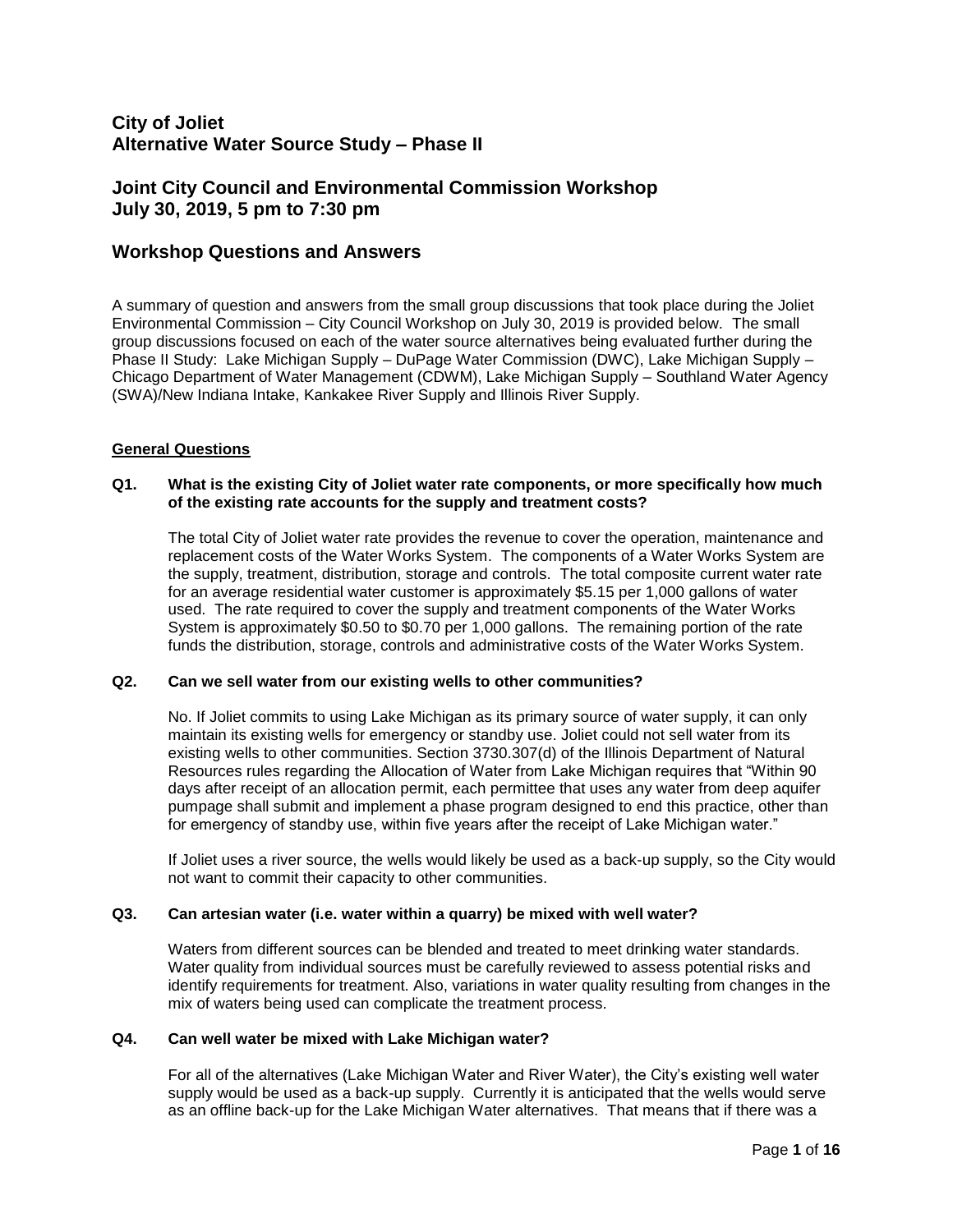loss of supply that extended beyond the two days of water storage that is required for a Lake Michigan Water community, the back-up wells would be turned on and supplied direct to the water system, comingling with the Lake Michigan Water. This is not desired from a water quality standpoint and, therefore, would only be done in the case of an emergency.

#### **Q5. Can well water be mixed with river water?**

As noted in the question above, for all of the alternatives (Lake Michigan Water and River Water), the City's existing well water supply would be used as a back-up supply. Currently it is anticipated that the wells would serve as an offline back-up for the Lake Michigan Water and Illinois River alternatives. For the Kankakee River alternatives, piping would be constructed from the existing wells to the new water treatment plant so that the wells could serve as an active online back-up (and potential supplemental) supply. Since the well water would go through the same treatment as the river water there would be no problem using well water either alone or together with river water. Similar to Lake Michigan Water, if there was a loss of Illinois River water supply that extended beyond the City's water storage, the back-up wells would be turned on and supplied direct to the water system, comingling with the treated river water. This is not desired from a water quality standpoint and, therefore, would only be done in the case of an emergency.

# **Q6. It would be helpful to have the water rates for the different providers included in the final report.**

Water rates from each of the water producers will be included in the Phase II report and cost analysis which will be submitted to the City of Joliet in November of 2019.

# **Q7. What are the sizes of the transmission mains (pipes) for the Joliet Only and Regional options?**

Sizing of transmission mains is currently in progress as part of the Phase II evaluation. Final recommendations will be included in the report submitted to the City in November of 2019. However, based on preliminary evaluation, pipe sizes are expected to be in the range of 36 to 48 inches in diameter for the 30 million gallons per day (MGD) scenario and 54 to 72 inches in diameter for the 60 MGD scenario.

### **Q8. Is there a difference in treatability of Lake Michigan water vs. river water?**

In general, the quality of Lake Michigan water is more consistent than river water, since the quality of water in rivers can vary seasonally and with changes in flow (such as flooding and droughts). However, both Lake Michigan and the river waters being considered are treatable to regulatory standards with current technologies that have been proven over time. Sampling of the Illinois and Kankakee rivers is being conducted as part of Phase II evaluation to provide accurate data for the evaluation of treatment requirements. As indicated in Phase I, treatment to achieve the equivalent of "Lake Michigan Water" is being included in the river and Lake Michigan alternatives that include treatment.

#### **Q9. What are the real estate and physical factors being considered in the cost estimate?**

Conceptual costs being developed for all alternatives will include an allowance for the potential acquisition of right-of-way, easements, or other real estate. These costs will be estimated based on assumptions related to the extent of land acquisition required for each option.

Physical factors that could have a significant impact on the relative cost of individual alternatives include major transmission main crossings (interstate or waterway), and limitations on the use of existing road rights-of-way.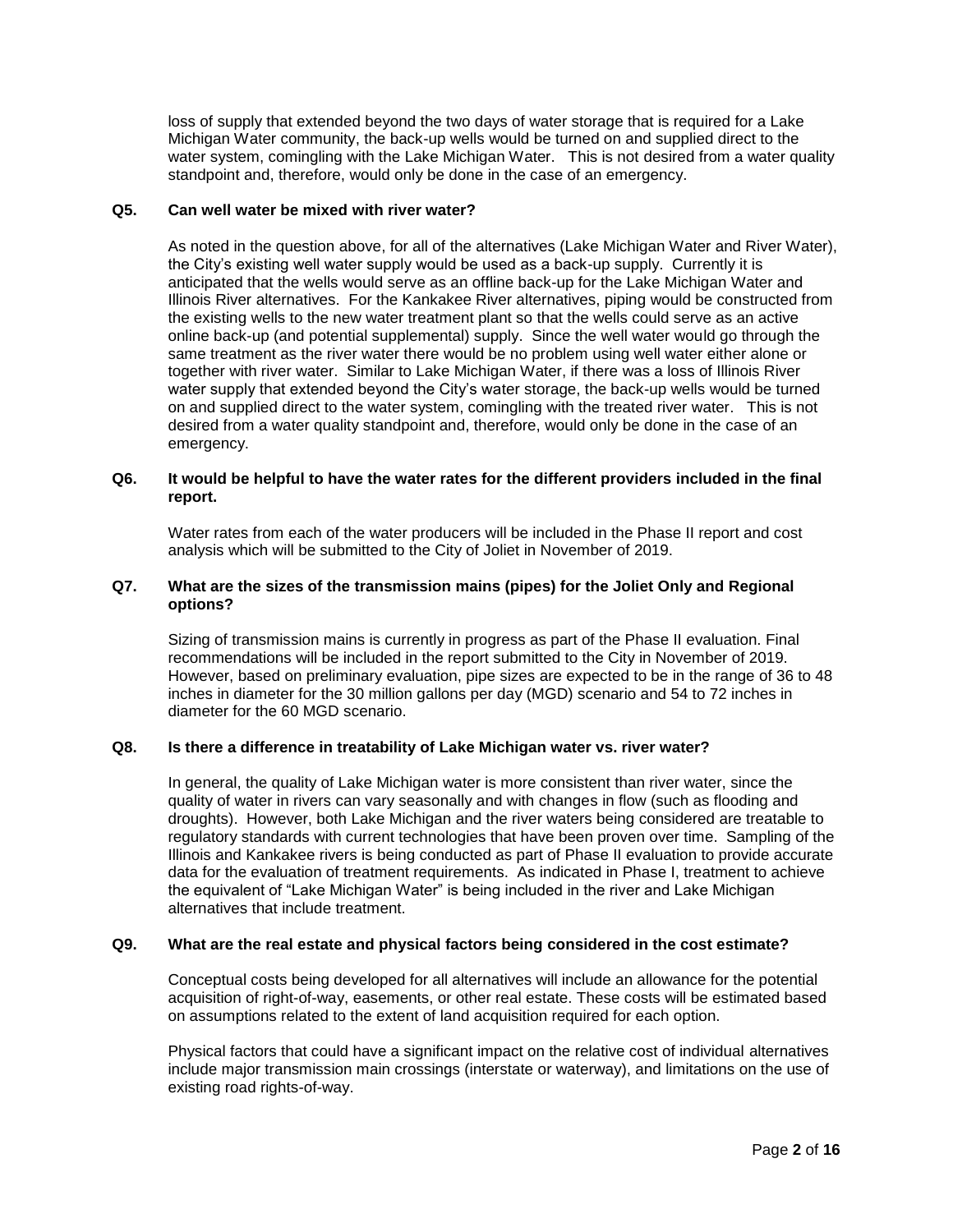#### **Q10. What is the worst-case scenario for the various options? What outcomes are possible?**

A worst-case scenario for any of the options would occur if factors beyond Joliet's control delayed completion of the required infrastructure improvement beyond Joliet's target date of 2030. Factors that could contribute to this scenario include problems obtaining easements or property required for new water transmission main for supply facilities, or delays in the respective supply agency's completion of required capital improvements required within its own system.

#### **Q11. Will costs for the various options be broken out?**

Costs will be compiled and presented by the categories shown in the total cost of water presentation for all options.

#### **Q12. Have existing utility and drainage tile lines along the route been identified? Including depth and required setbacks?**

In this evaluation, we are identifying general pipeline routes from the source to the two water delivery points identified in the City. GIS mapping is being used as the basis of the evaluation and includes major features such as utility easements, land usage, IDOT Roadways, municipal boundaries, waterways, lakes, rivers, railroads, forest preserve and wetlands. The identification and mapping of utility lines and depths would be completed for the selected alternative as part of a routing study in preliminary design.

#### **Q13. Does public perception for community growth favor Lake Michigan versus River Water?**

Realtors and residential developers often tout "Lake Michigan Water" as a selling point when advertising properties or homes for sale. Buyers might not understand the water system, but they do understand that "Lake Michigan Water" means good water. However, in the case of the City of Aurora, the City grew significantly faster than the City of Naperville (it's eastern neighbor) despite not having Lake Michigan Water. It is difficult to say if having "Lake Michigan water" has a positive impact on growth. Having good water, even though it might not be "Lake Michigan Water", is important for growth.

### **Q14. What factors are being used for cost estimates for establishing transmission main routes/corridors?**

In this evaluation, we are identifying general pipeline routes from the source to the two water delivery points identified in the City. GIS mapping is being used as the basis of the evaluation and includes major features such as utility easements, land usage, IDOT Roadways, municipal boundaries, waterways, lakes, rivers, railroads, forest preserve and wetlands. Factors such as open cut construction and trenchless construction are being considered as well as the complexity of the route with regards to these different construction types. For example, boring and jacking across an IDOT route versus a railroad versus a major interstate or river is being differentiated.

### **Q15. What happens if new contaminants are discovered?**

As emerging contaminants are constantly being identified, all water sources are susceptible to emerging contaminants (River water as well as Lake Michigan water). Adaptive management is the key to weathering the unknowns. In the case of emerging contaminants, the City might need to add a new chemical or treatment process to address new contaminants. Flexibility will need to be included in the design of the facilities of the new water source.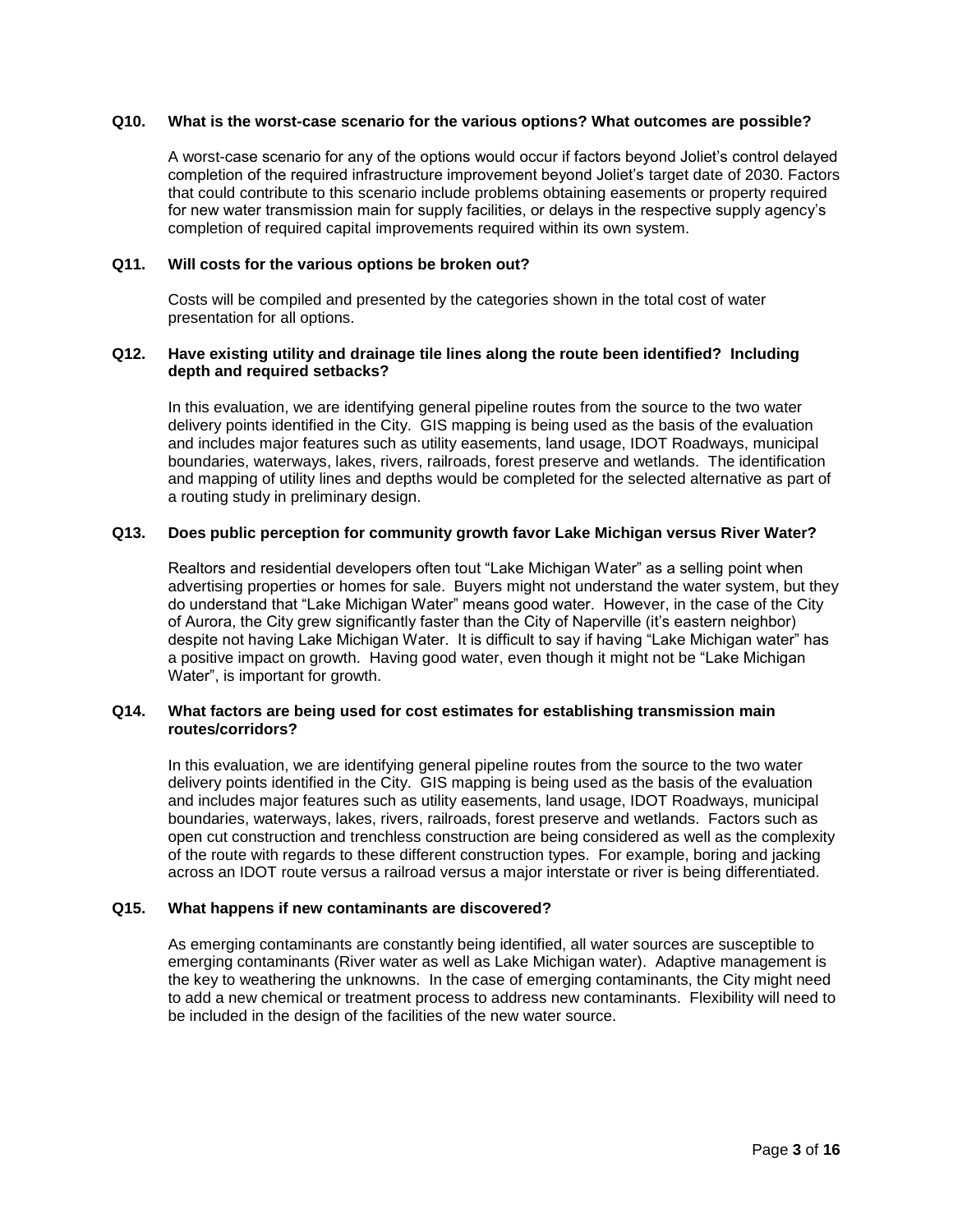## **Q16. How will adaptive management be funded? Environmental Fee?**

Adaptive management is anticipated to be used to address any of the current unknowns for any of the alternatives. Since it is an unknown, the cost is unknown, and we are not able to factor it into the evaluation costs.

### **Q17. Just waiting for cost comparisons**

Cost comparisons are currently being compiled by the consultant team and will be presented to the City Council and Environmental Commission in November.

### **Lake Michigan Supply – DuPage Water Commission (Station #1)**

Facilitators for small group discussions related to the Lake Michigan Supply – DuPage Water Commission (DWC) Alternative:

- Jeff Freeman (EEI)
- Allison Swisher (City of Joliet)

### **Q1. What are the advantages of DWC versus CDWM versus SWA/New Indiana Intake?**

- DWC will likely require the least new infrastructure of the Lake Michigan options.
- DWC is an established water supplier and there will be less risk to the schedule and future operations due to not having to permit, construct and operate a new intake and water treatment plant.
- DWC provides the option for the Commission to own, operate, and maintain transmission main infrastructure outside of Joliet city limits.

### **Q2. What are the main differences of DWC versus CDWM versus SWA/New Indiana Intake?**

- DWC and CDWM both provide Joliet with access to treated Lake Michigan water without having to construct or operate an intake or treatment plant.
- As a member of the DWC, Joliet would have some say in decisions related to costs and/or governance; A supply from CDWM would be governed by Chicago's standard water supply agreement.
- An Indiana option could provide Joliet with total control over its water supply but would require construction and operation and maintenance of a lake intake and new water treatment plant.

## **Q3. What are the costs of DWC versus CDWM versus SWA/New Indiana Intake?**

Costs are currently being compiled by the consultant team and will be presented to the City Council and Environmental Commission in November.

### **Q4. Why are we considering this? Is anyone on the Environmental Commission or City Council considering this?**

Upon completion of the Phase I Study the Environmental Commission recommended that DWC be further studied during Phase II. It is a feasible alternative which will be presented to the Environmental Commission and City Council for consideration.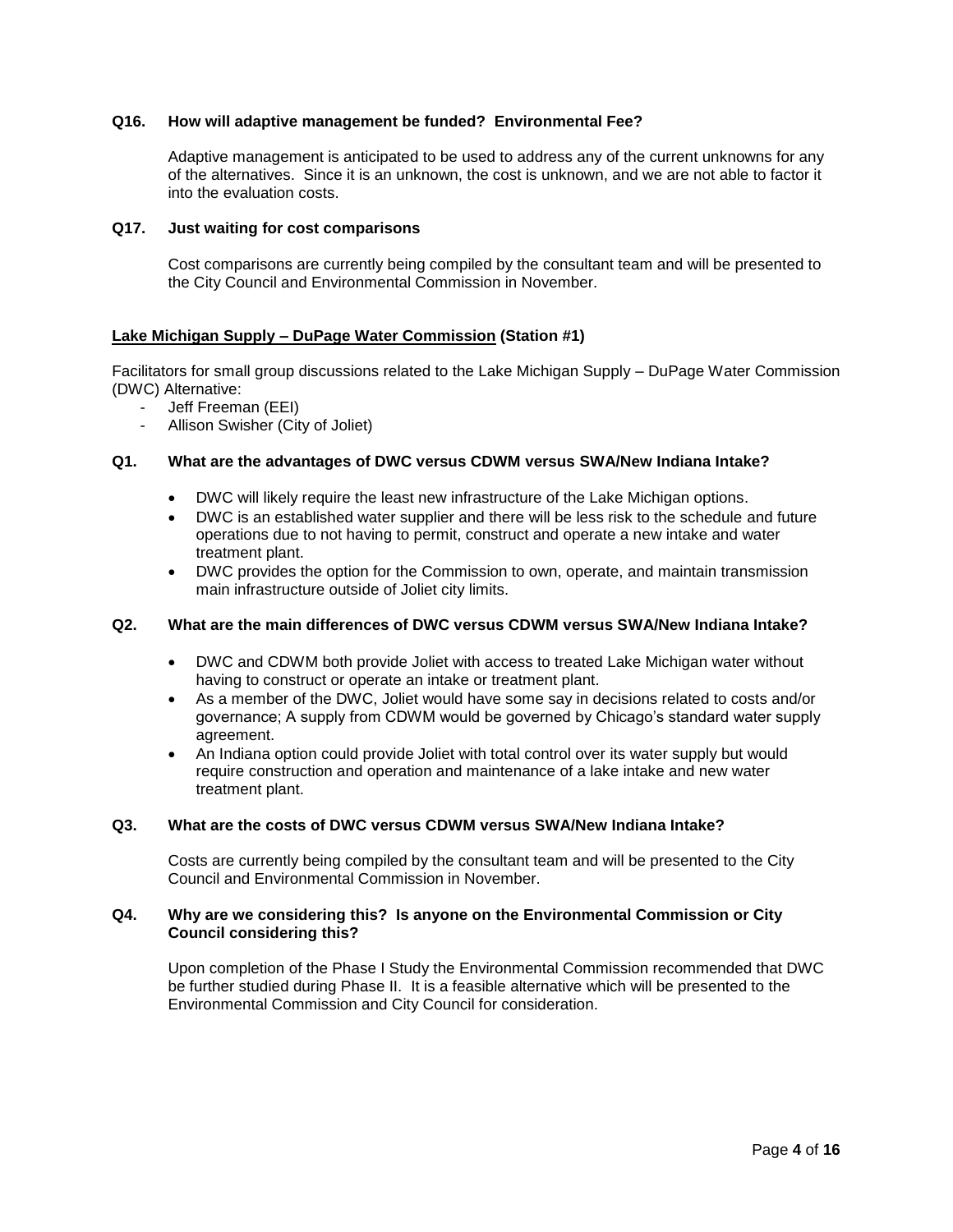### **Q5. How can we consider cost when the future increases from DWC are unknown?**

For any alternative which involves purchasing water, the terms and conditions for price increases would be incorporated into the agreement. However, with any purchased water agreement, the proposed water supplier will provide current rates and anticipated increases but would not be able to predict or guarantee future increases. This is a risk.

#### **Q6. Please provide an explanation of the transmission main ownership options.**

The DWC alternative was originally presented as the City of Joliet constructing the transmission main from Joliet to DWC's Elmhurst facility and then turning over the transmission main to DWC to own, operate and maintain. Joliet would be able to use the money spent on construction of the transmission main to reduce the amount owed to buy-in to DWC's existing facilities. For this option, the meter would be located at the Joliet City limits and Joliet would not be required to own, operate and maintain facilities outside of City limits. Also, for this option, DWC could use the transmission main to sell water to other communities around Joliet. However, this would not result in reduced availability of water to Joliet as that quantity is guaranteed contractually.

After concern by Environmental Commission members that the City might not want to construct a transmission main and then turn it over to DWC, the consultant team spoke to DWC about other options. DWC indicated that Joliet could construct the transmission main and retain ownership, however, Joliet would then have to pay the entire buy-in cost. For this option, the meter for Joliet would be located at the beginning of the transmission main (in Elmhurst) so Joliet would have to pay for any leakage, unauthorized usage, etc. on that transmission main. This loss of water in the transmission main would also count against Joliet's 10% non-revenue water goal required for Lake Michigan Water permittees. Also, since Joliet is not able to resell DWC water and the transmission main would be owned by Joliet, regional communities who want to purchase DWC water would have to build their own transmission main.

### **Q7. What are existing City of Chicago and DWC water rates?**

| shows the history of Unicago water rate changes from 2002 through 2019. |                         |                                           |                                                    |  |
|-------------------------------------------------------------------------|-------------------------|-------------------------------------------|----------------------------------------------------|--|
| <b>Effective Date</b>                                                   | <b>Percent Increase</b> | <b>Water Rate</b><br>per 1,000 Cubic Feet | <b>Approximate Water Cost</b><br>per 1,000 Gallons |  |
| 6/1/2019                                                                | 0.82%                   | \$29.73                                   | \$3.98                                             |  |
| 6/1/2018                                                                | 1.54%                   | \$29.49                                   | \$3.95                                             |  |
| 6/1/2017                                                                | 1.83%                   | \$29.04                                   | \$3.88                                             |  |
| 1/1/2016                                                                | 0%                      | \$28.52                                   | \$3.81                                             |  |
| 1/1/2015                                                                | 15%                     | \$28.52                                   | \$3.81                                             |  |
| 1/1/2014                                                                | 15%                     | \$24.80                                   | \$3.31                                             |  |
| 1/1/2013                                                                | 15%                     | \$21.56                                   | \$2.88                                             |  |
| 1/1/2012                                                                | 25%                     | \$18.75                                   | \$2.51                                             |  |
| 1/1/2011                                                                | 0%                      | \$15.00                                   | \$2.01                                             |  |
| 1/1/2010                                                                | 14%                     | \$15.00                                   | \$2.01                                             |  |
| 1/1/2009                                                                | 15%                     | \$13.15                                   | \$1.76                                             |  |
| 1/1/2008                                                                | 15%                     | \$11.44                                   | \$1.53                                             |  |
| 1/1/2007                                                                | 0%                      | \$9.95                                    | \$1.33                                             |  |
| 1/1/2006                                                                | 0%                      | \$9.95                                    | \$1.33                                             |  |
| 1/1/2005                                                                | 3%                      | \$9.95                                    | \$1.33                                             |  |
| 1/1/2004                                                                | 3%                      | \$9.66                                    | \$1.29                                             |  |
| 1/1/2003                                                                | 4%                      | \$9.38                                    | \$1.25                                             |  |
| 1/1/2002                                                                | 4%                      | \$9.02                                    | \$1.20                                             |  |

As of 2019, the City of Chicago's wholesale water rate is \$3.98/1000 gallons. The table below shows the changes from 2002 through Cago water rate changes from 2002 through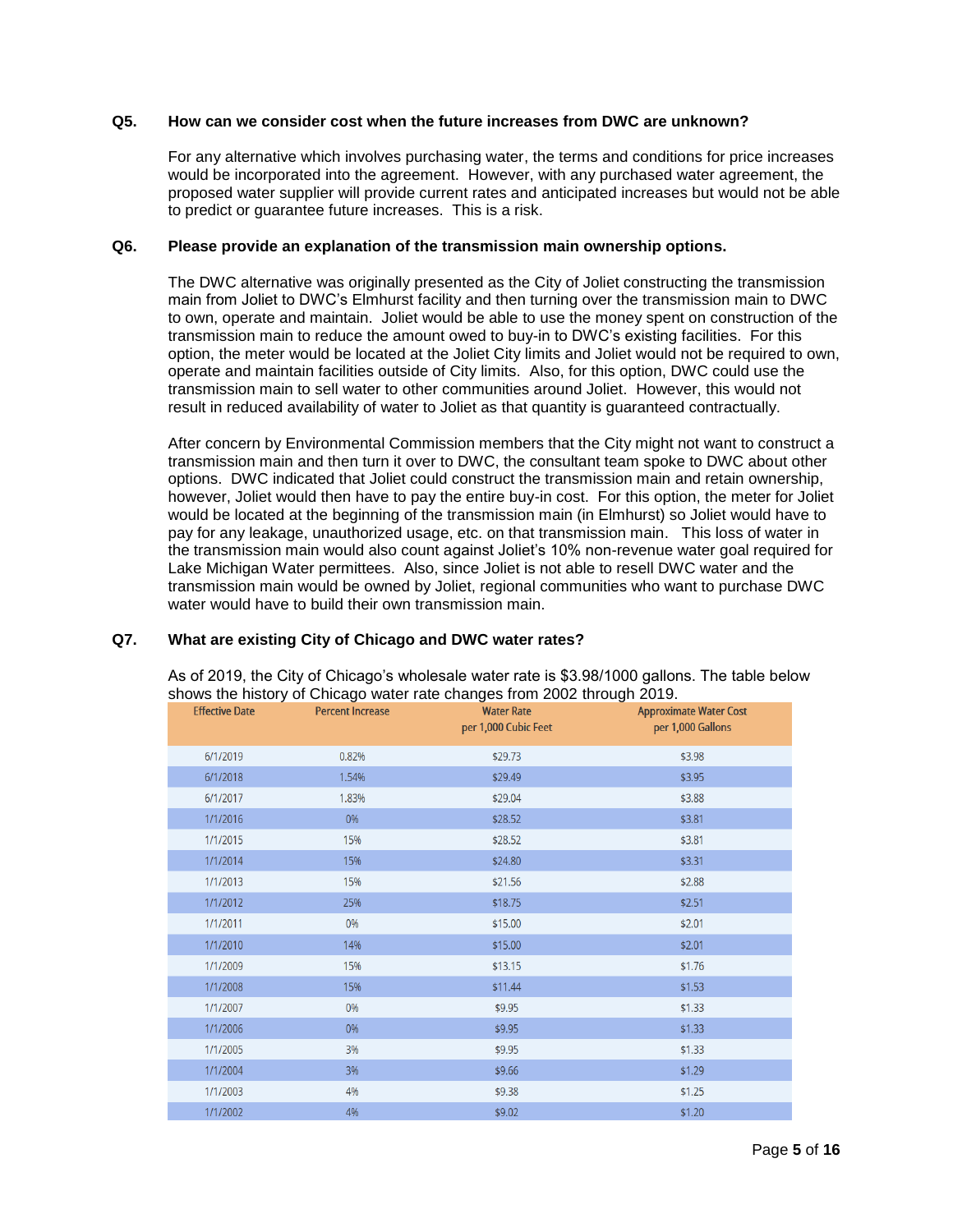As of May 1, 2019, the wholesale rate for the purchase of treated water from the DWC for its Charter Members is \$4.97/1000 gallons. (Source: DuPage Water Commission Ordinance O-2-19 adopted April 18, 2019).

### **Q8. Please provide an explanation of the components of a water rate for a treated water purchase option, such as the DWC, versus an option where the City withdraws and treats the water.**

If Joliet were to purchase water from DWC, the water rate that Joliet would charge customers would include the following:

- Water Supply Costs **Buy-in fee to pay for a share of the infrastructure already constructed by the DWC for use by its customers, minor supplier capital improvement cost and ongoing cost to purchase water from DWC**
- Capital Improvement Costs Initial costs for water transmission/delivery infrastructure, improvements in the Joliet water distribution system and financing costs
- Operation and Maintenance Costs Ongoing O&M costs to maintain existing infrastructure still in use and new transmission/delivery infrastructure maintained by the City, as well as annual costs to reduce non-revenue water

If Joliet were to withdraw and treat the water, such as for the SWA/New Indiana Intake Alternative, the water rate that Joliet would charge customers would include the following:

- Water Supply Costs **Ongoing cost for access to Lake Michigan**
- Capital Improvement Costs Initial costs for **water supply/production infrastructure**, water transmission/delivery infrastructure, improvements in the Joliet water distribution system and financing costs
- Operation and Maintenance Costs Ongoing O&M costs to maintain existing infrastructure still in use and **new water supply/production** and transmission/delivery **infrastructure maintained by the City inside and outside City limits,** as well as annual costs to reduce non-revenue water

The costs components in **bold** highlight the difference between the two alternatives being compared.

### **Q9. What were the Village of Bartlett's buy in costs?**

The Village of Bartlett's Capital Cost Recovery Charge (or Buy-in Cost) was \$13,030,632.00. The DWC issued a loan to Bartlett effectively allowing this cost to be paid over 30 years at 0% interest. (Source: DWC Ordinance No. O-2-17, approved January 19, 2017). The Buy-in Cost is calculated based on the average daily water demand. However, the DWC has informed the City that the final amount would be negotiated and approved by the DWC Board.

### **Q10. Who are the members of the DWC?**

DuPage Water Commission currently supplies water to 23 charter customers (Addison, Bensenville, Bloomingdale, Carol Stream, Clarendon Hills, Darien, Downers Grove, Elmhurst, Glendale Heights, Glen Ellyn, Hinsdale, Itasca, Lisle, Lombard, Naperville, Oak Brook, Roselle, Villa Park, Westmont, Willowbrook, Wood Dale, and Woodridge) in DuPage County as well as 6 subsequent customers (Winfield, Illinois American Water Company, Oakbrook Terrance, Argonne National Laboratories, County of DuPage and Bartlett).

# **Q11. Following connection to the DWC, does the Village of Bartlett need to seal their wells?**

A review of the Water Purchase and Sale Contract between the DWC and Bartlett did not identify any requirement that Bartlett seal (abandon) its existing wells upon connection to the DWC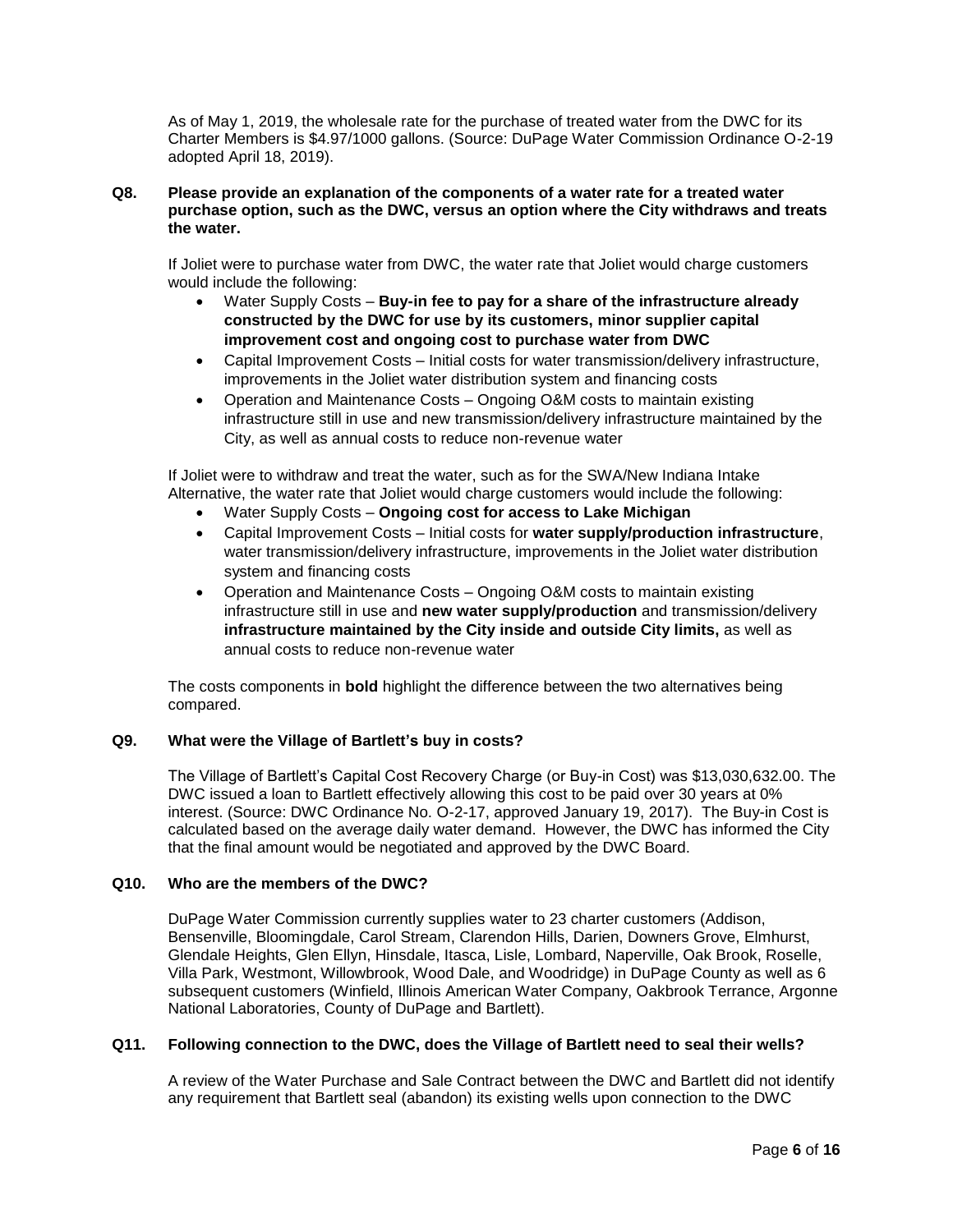system. Section 3E of the Contract specifically states that "Bartlett, in cases of emergency or when the Commission for whatever reason is unable to meet the Bartlett Unit System's Full Water Requirements, may, subject to the terms, conditions, and limitations set forth in Subsection 9N of this Contract, serve its customers from any source; provided, however, that Bartlett shall continue to pay all amounts due to the Commission hereunder during such period as if the Bartlett Unit System were receiving its Full Water Requirements from the Commission."

Section 4C of the Contract specifies the requirements for metering of Bartlett's shallow wells. The last sentence in Section 4C notes that "The Commission shall have the right to place any or all of such meters under seal at any time." This statement does not indicate that the wells would be sealed; rather it is intended to give the DWC the authority to place a seal on the meters on the wells to confirm that no adjustments are made to the meter readings.

### **Q12. What would be the benefits of going with the DWC versus connecting directly to the City of Chicago?**

It is likely that less infrastructure will be required to deliver water from the DWC to Joliet than from Chicago to Joliet. This will be confirmed prior to the completion of Phase II. As a member of the DuPage Water Commission, Joliet would have some direct involvement/representation on the Board responsible for decisions regarding rates and other aspects of utility operation. As a wholesale customer of the City of Chicago, the terms of Joliet's water supply would be governed by its negotiated water supply agreement.

# **Q13. Please explain the structure of the DWC board and how the City of Joliet would be represented on it.**

Details of the structure of the DuPage Water Commission Board are included in the March 12, 2019 presentation given by the DWC to the Joliet Environmental Commission. Currently, the Board consists of:

- $\circ$  Six commissioners elected by the Mayors of the municipal members of the Commission
- $\circ$  Six commissioners appointed by the DuPage County Board Chairman with the Approval of the DuPage County Board
- $\circ$  A Chairman appointed by the DuPage County Board Chairman with the approval of the DuPage County Board and the Water Commission Board

Board members serve staggered terms of six years.

The exact nature of Joliet's representation on the DuPage Water Commission Board has not been defined at this point as inclusion of a member from outside DuPage County would require modification of the organization's rules. However, representatives from DWC have stated the Commission Board is open to doing this to allow for representation for Will County customers.

#### **Q14. What is the duration of DWC's agreement with the City of Chicago and the communities' (and Joliet's) agreements with DWC?**

The DuPage Water Commission initially negotiated a 40-year agreement with the City of Chicago for its water supply. That agreement runs through 2024, and includes language indicating that it can be extended for a like term at that point.

The Water Commission's agreements with all its members/customers also run through 2024. Renegotiation activities related to the member/customer agreements began in February 2019.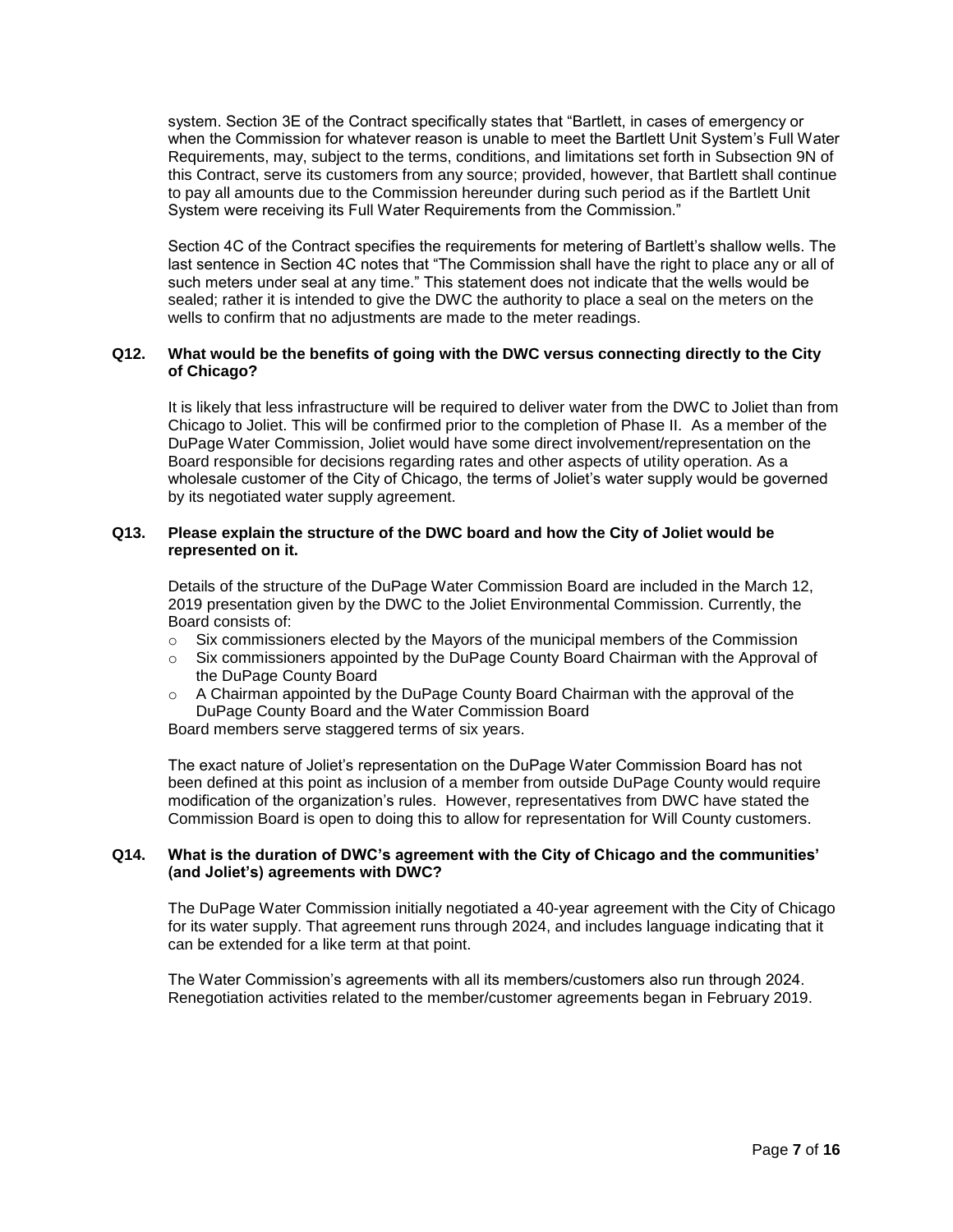# **Q15. Can we sell DWC water?**

No. The conditions of the DWC supply agreement would not allow Joliet to sell water to customers beyond their current wholesale water customers. There has been some discussion with DWC whether a commission could be formed to allow for a regional option for this alternative.

### **Lake Michigan Supply – Chicago Department of Water Management (Station #2)**

Facilitators for small group discussions related to the Lake Michigan Supply – Chicago Department of Water Management Alternative:

- Brian Kazyak (Stantec)
- Amy Wagner (City of Joliet)

#### **Q1. Is the rate charged for water by the City of Chicago the same for all the users?**

Based on discussion with the Chicago Department of Water Management (CDWM) during the Phase I evaluation, the water rate (\$/1000 gallons) is the same for all customers including customers within the City of Chicago and wholesale customers located outside of Chicago.

#### **Q2. What is the distance of the improvements to Chicago vs. distance to the proposed new Indiana intake?**

The exact routing of the transmission piping and location of required infrastructure, tie-in points and new intake are still being evaluated. Based on a preliminary connection point to the CDWM system in the vicinity of the Southwest Pumping Station (84<sup>th</sup> Street and Kedvale Avenue), the point-to-point ("as the crow flies") distance from Chicago to the City of Joliet connection point is approximately 22 miles. The point-to-point distance between the existing Hammond Water Filtration Plant (approximate connection point for a new Indiana intake and Joliet is 30 miles. However, these are direct distances. The actual length of pipeline required for the two alternatives will be greater than these distances based on the need to route the transmission or raw water mains around existing infrastructure (building, roads, railroads, etc.) and natural features (lakes, streams, etc.).

During our Phase I evaluation a more conservative approach was used. Approximate pipeline lengths were estimated based on the sum of the north-south and east-west distances between the proposed supply and delivery points as shown in the table below. This approach was used to provide a consistent basis for comparison and recognize the predominance of north-south and east-west public rights-of-way.

|                                           | <b>Point-to-Point Distance</b> | North/South and<br>East/West Distance* |
|-------------------------------------------|--------------------------------|----------------------------------------|
| Joliet to New Indiana<br>Intake           | 30 Miles                       | 39 Miles                               |
| Joliet to CDWM<br><b>Connection Point</b> | 22 Miles                       | 30.5 Miles                             |

*\*North/South and East/West distances were used during the Phase I evaluation to provide consistent, conservative estimates of transmission main lengths given the predominance of public rightsof-way oriented either north-south or east-west.*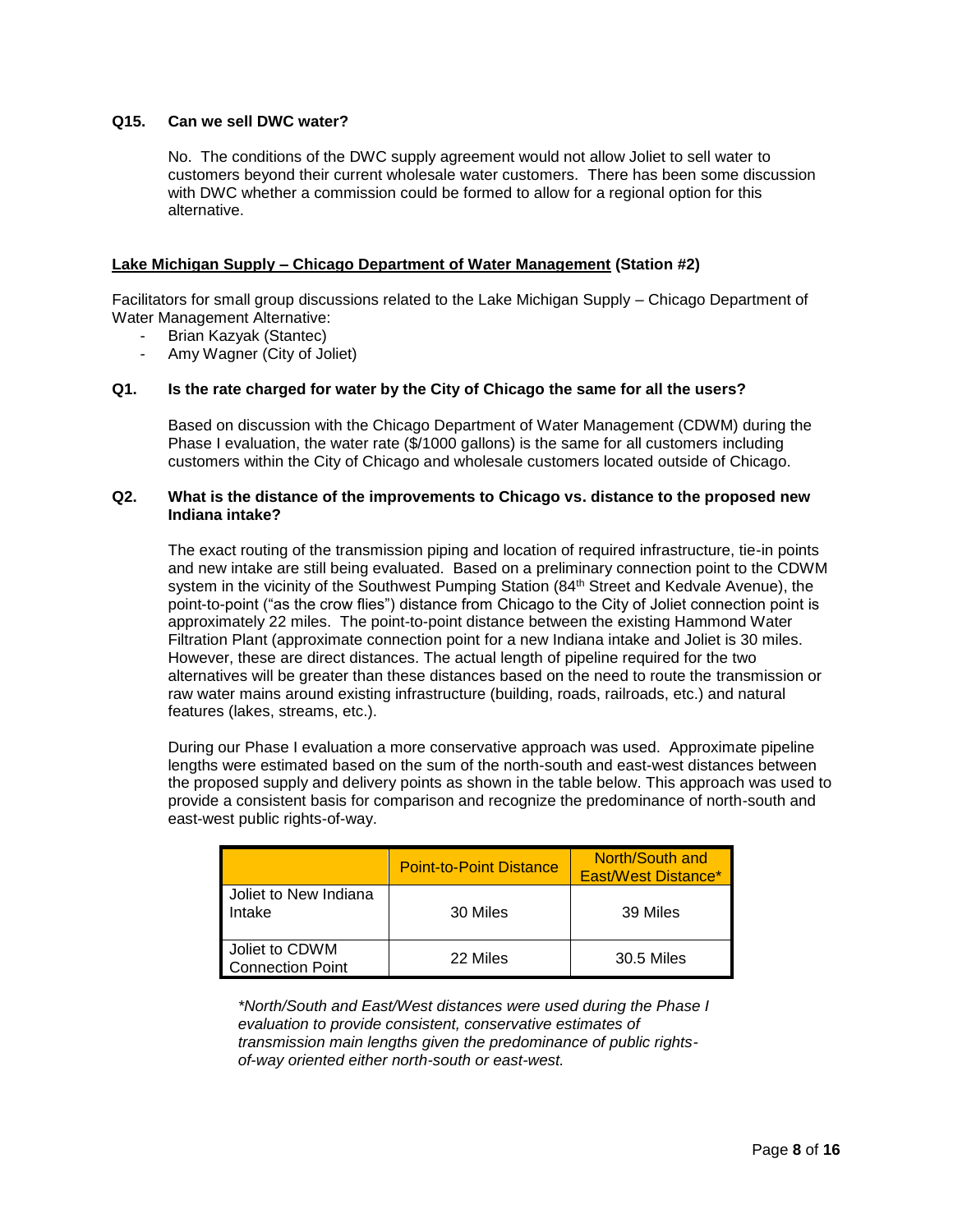### **Q3. Why was a representative from Chicago not present tonight?**

City of Chicago Department of Water Management personnel were not able to make the meeting due to schedule conflicts.

### **Q4. What is the age and condition of the existing facilities that would be used for the Chicago option?**

The CDWM option will utilize four main pieces of existing infrastructure to deliver water to the Joliet connection point: the Dunne intake crib, the Eugene Sawyer Water Purification Plant, existing water transmission tunnels, and the Southwest Pumping Station. While some of these facilities were originally built in the first half of the twentieth century (Dunne intake crib) and others were completed within the last 20 years (79<sup>th</sup> Street Water Tunnel), all are critical pieces of infrastructure in the CDWM system for providing water to Chicago and other areas. As such they have been maintained and upgraded over time. Additional information related to the condition and capacity of these facilities will be researched and presented as part of subsequent submittals to Joliet.

#### **Q5. How often does the City of Chicago evaluate water rates?**

Chicago's water rates are evaluated on an annual basis as part of the City's budget process. Rates may or may not change each year.

#### **Q6. Is there a known rate increase coming from Chicago in the near future?**

We are not aware of any City of Chicago plans for major water rate increases in the near future at this time. Chicago typically evaluates its rates and the need for adjustment on an annual basis. Rate changes are established by ordinance and must be approved by the Chicago City Council.

#### **Q7. Will Joliet be able to negotiate more favorable terms with Chicago?**

Joliet can certainly attempt to negotiate more favorable terms with Chicago than those currently in place for other wholesale purchasers of water. However, historically Chicago has maintained a policy of charging the same rate to all its customers.

#### **Q8. Is there a limitation to the allotment that Joliet can get from City of Chicago?**

The amount of water that Chicago can supply to Joliet is limited in two ways. First, Joliet will have to obtain a Lake Michigan Water Allocation Permit from the Illinois Department of Natural Resources to be able to use Lake Michigan water. The allocation permit will define the amount of Lake Michigan water that Joliet can use on an annual basis. Secondly, the physical amount of water that Chicago can supply to Joliet depends on the available capacity of Chicago's existing water supply infrastructure. Available data suggests that the City currently has more than adequate intake and treatment plant capacity to supply either Joliet's 30 million gallons per day (MGD) or 60 MGD supply scenarios. Based on discussions with Chicago, it also appears that the existing transmission tunnel and pumping station infrastructure is adequate to supply Joliet's 30 MGD maximum day demand scenario with minimal need for improvements. Significant capital improvements may be required within the Chicago system to provide the 60 MGD maximum day demand.

Additional details related to the available capacity and/or required improvements in the Chicago system will be provided in Chicago's response to Joliet's recent request for information (RFI). The cost for these modifications would likely be paid for by the City of Joliet as part of the establishment of a new water supply agreement.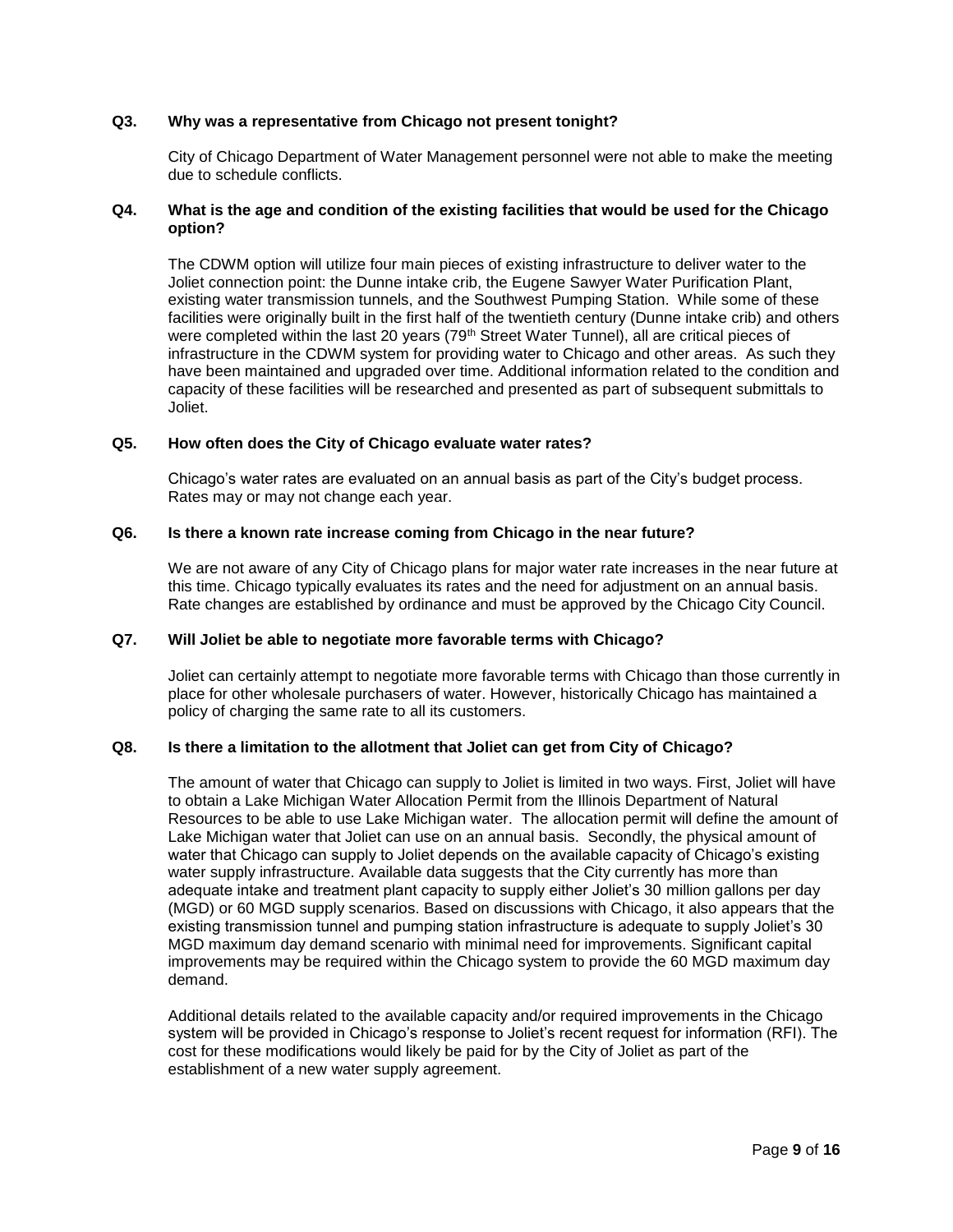### **Q9. Would infrastructure built within Chicago City limits be maintained by the City of Joliet?**

Under the City of Chicago alternative, a water storage reservoir and structure for housing a flowmeter, isolation valve, and pumping equipment will need to be constructed relatively close to the tie-in point with Chicago. This infrastructure will need to be maintained by the City of Joliet.

#### **Q10. Can Joliet resell water to other communities under the CDWM option?**

Yes. Chicago's current water supply agreement terms do not preclude wholesale customers from selling water to other wholesale customers.

### **Q11. Are there 2 water storage facilities with this option? Does the 2-day storage requirement apply to all options?**

The Chicago Department of Water Management option and all other Lake Michigan supply options will require the construction of at least two new water storage facilities. One storage facility will need to be constructed near the initial point of supply to the Joliet water transmission main to provide reserve storage and operational flexibility for the water transmission system pumping station. A second water storage facility will be needed at the point of delivery from the new water transmission system to the City of Joliet water distribution network. Additional storage will need to be constructed to meet the 2-day storage requirement.

The City of Chicago's current water supply agreement with all its wholesale customers (including the DuPage Water Commission) requires that the customers have storage capacity in their systems equal to at least two times their average day water demand. The intent of this requirement is to make sure that wholesale customers have a reserve supply upon which they can draw in the event of a short-term outage in the Chicago system.

The two-times average day storage requirement is specific to options that involve a supply from the City of Chicago (Chicago or DuPage Water Commission). The total volume of storage required for other options will be defined based on Joliet and other supplier expectations for reserve capacity.

### **Q12. What will the costs be to assemble a continuous ownership or easement interest within the transmission main corridor for the Chicago supply to Joliet?**

Conceptual costs being developed for all alternatives will include an allowance for the potential acquisition of right-of-way, easements, or other real estate. These costs will be estimated based on assumptions related to the extent of land acquisition required for each option.

### **Lake Michigan Supply – Southland Water Agency/New Indiana Intake (Station #3)**

Facilitators for small group discussions related to the Lake Michigan Supply – Southland Water Agency/New Indiana Intake alternative included:

- Joe Johnson (Stantec)
- Aaron Fundich (Robinson Engineering representing Southland Water Agency)
- J Wynsma (Village Administrator, Village of South Holland)

#### **Q1. How will the Southland Water Agency option insulate Joliet from the risk of rate increases by the City of Chicago?**

The Southland Water Agency (SWA) will be an independent water utility with its own intake facility on Lake Michigan. The City of Chicago will not be a member of or supplier to the SWA and will not be involved in the setting of water rates for SWA customers.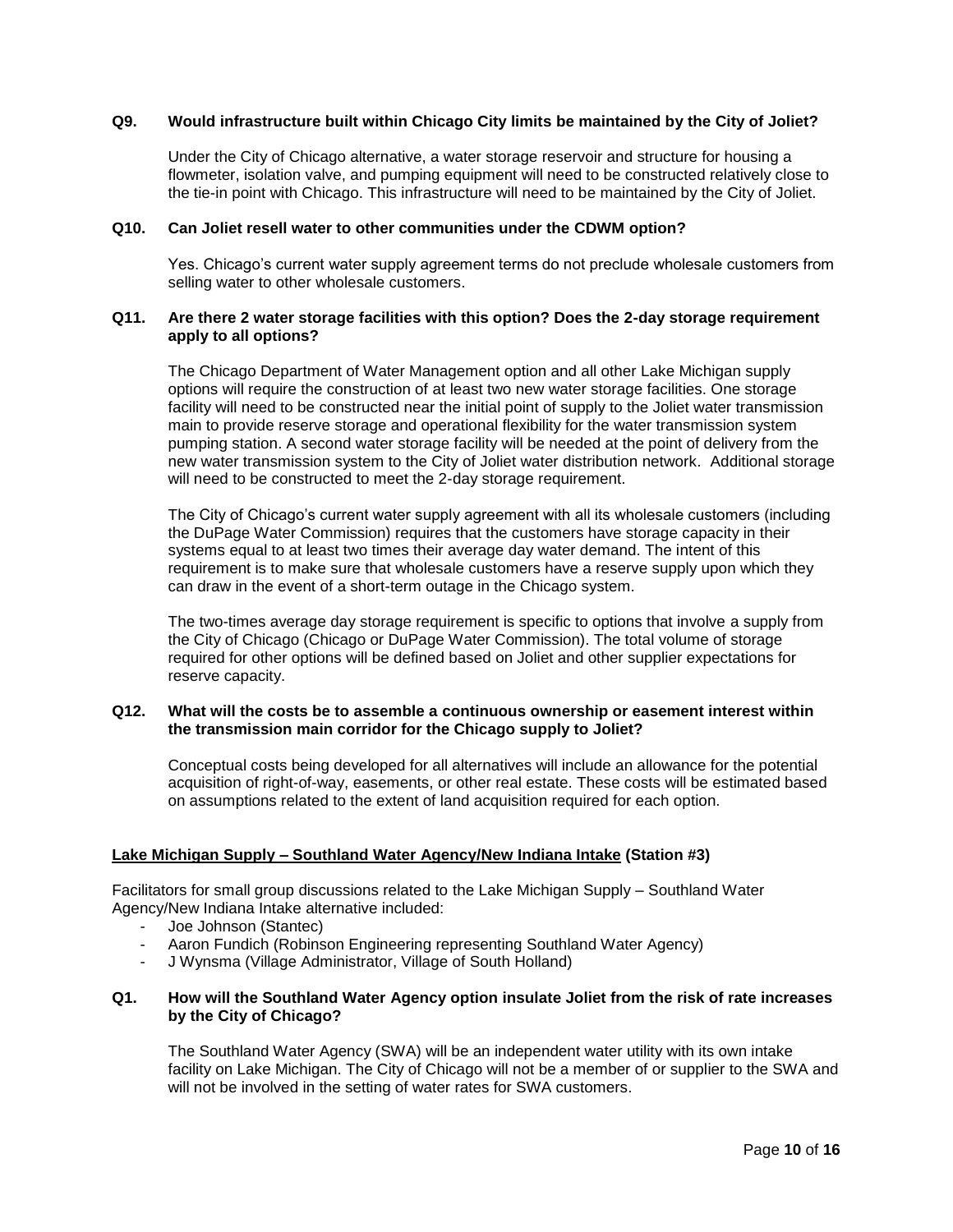### **Q2. Does Hammond have capacity to provide the water needed by Joliet?**

The SWA water system will be independent from the City of Hammond's existing water system. Hammond currently supplies several Illinois municipalities with Lake Michigan water through its existing water system infrastructure. The existing Hammond system does not have the excess capacity available to also serve Joliet. The SWA will secure land and right-of-way access through Hammond to construct a new water system (Lake Michigan intake, raw water pumping station, and transmission main) to bring Lake Michigan water into Illinois and provide it to Illinois customers. As the SWA system is still in development, it can be designed to provide adequate capacity for potential customers including Joliet.

### **Q3. What is the status of the Southland Water Agency's water system? What are the actions required for the Agency to move forward with development of its infrastructure?**

The Southland Water Agency was formally created in May of this year (2019) under Illinois law governing the formation of multi-municipality water systems. Major agency activities currently include:

- $\circ$  Pursuit of new agency members SWA estimates that it needs to have a total water demand of about 20 million gallons per day (MGD) to be able to achieve its goal of providing an economical alternative for water supply to communities in the southern suburbs of Chicago. While the agency currently has three members, representatives have had discussions with approximately 20 other communities that might consider joining the organization.
- $\circ$  Negotiations with Indiana municipalities for access to Lake Michigan SWA is continuing efforts to complete an agreement with the City of Hammond for access through Hammond to a potential intake site on Lake Michigan. In the past 60 days, SWA has also initiated discussions with another northwestern Indiana community that could provide a corridor for the transmission main, pumping station, and intake site required to access Lake Michigan water.

# **Q4. What communities are members of the Southland Water Agency?**

Current members of the SWA include: South Holland, East Hazel Crest, and Thornton

### **Q5. When does the Southland Water Agency expect to be able to deliver water to its customers?**

Aaron Fundich of Robinson Engineering indicated that under the best-case scenario, SWA could begin to supply water to customers in 2027. However, that schedule assumes that additional members make a commitment by early next year so that design, financing, and development activities can begin. Aaron indicated that a more likely delivery date for water would be after 2027 but definitely before 2030.

#### **Q6. If Joliet were to work to develop its own Lake Michigan supply, how would the proposed facilities differ from the facilities being developed by the Southland Water Agency?**

To develop its own Lake Michigan supply in Indiana, Joliet would need to obtain a site/right-ofway for a new Lake Michigan intake, raw water pumping station and raw water transmission main similar to those being considered by SWA. Joliet would need to negotiate an agreement with a municipality to provide the required right-of-way and access to Lake Michigan. The site and rightof-way for a Joliet system could be in Hammond (if the SWA project were not to proceed), or at a different location (likely required if the SWA project does proceed).

If the project including a new intake, raw water pumping station, and water treatment plant were developed, constructed, and owned by Joliet, Joliet would have total control over the operation of the system and the cost to provide Lake Michigan water to its customers.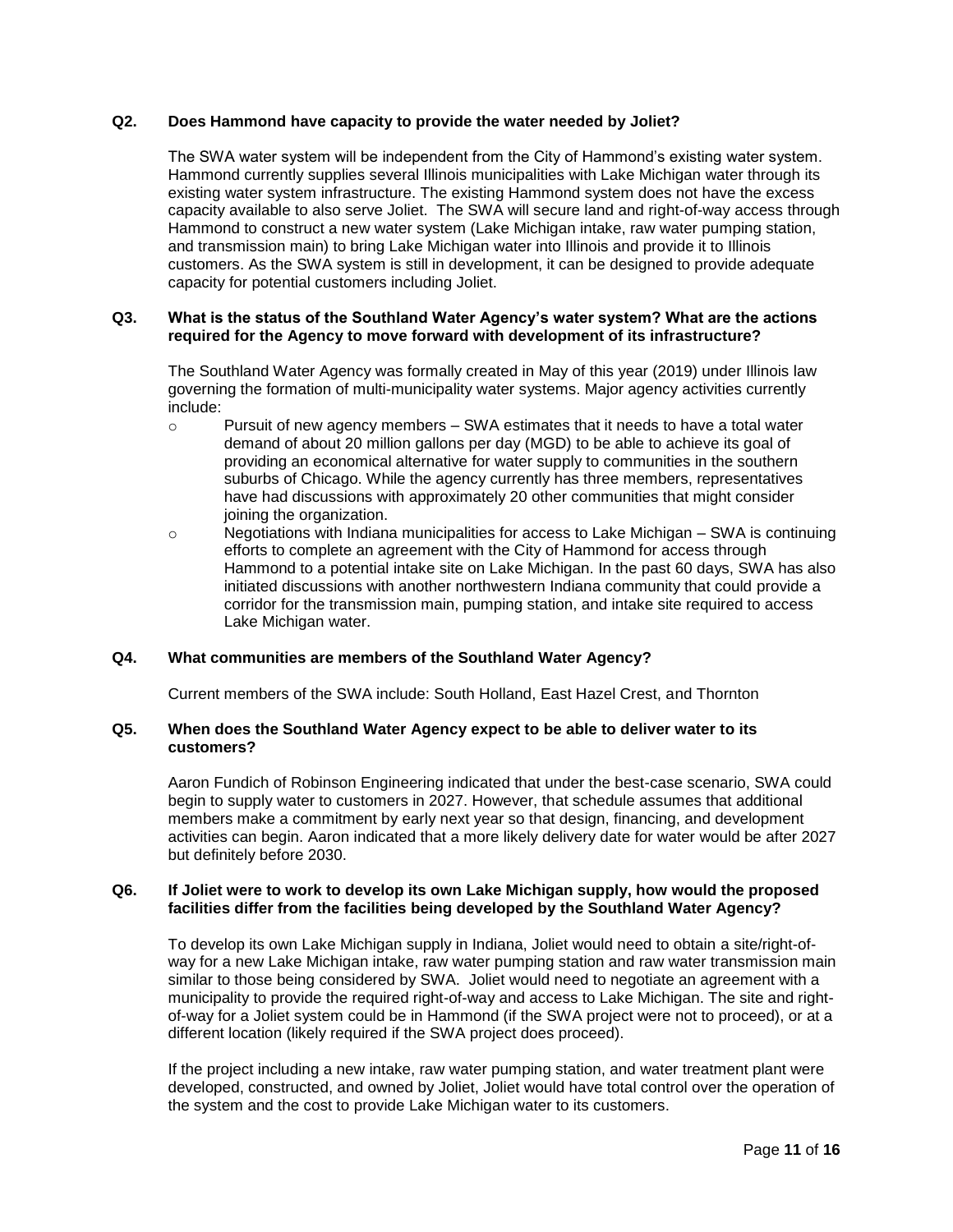### **Q7. What level of involvement would Joliet have in decisions related to water rates from the Southland Water Agency?**

The role of future members/customers of the SWA in decision-making on issues including future water rates is not yet established. An initial charter and bylaws for the organization were filed as part of the original application for its creation. Details related to final governance and control remain somewhat negotiable.

# **Q8. A risk of legal action to block an Indiana water supply for Joliet has been mentioned as a potential issue. What risk does this refer to? How likely is legal action that could delay the project?**

Indiana Department of Natural Resources and the Illinois Department of Natural Resources have both indicated to SWA and Joliet that the development of a new water supply in Indiana for the purpose of supply water to municipalities in Illinois is consistent with the rules that govern Illinois' diversion of Lake Michigan water and the Great Lakes Compact. Once Joliet obtains a Lake Michigan Allocation Permit from the Illinois DNR it will have authorization to begin using Lake Michigan as its source of water supply regardless of whether the intake facility on Lake Michigan is in Indiana or Illinois. However, no new diversions are allowed for Great Lakes Compact States and provinces per the Great Lakes Compact. If Great Lakes Compact states or provinces, other than Illinois or Indiana, have a different opinion, they could legally challenge Joliet's diversion.

The bullet point listing a risk of legal action regarding the new water supply was a product of brainstorming of potential issues and was included in the analysis because the diversion of Lake Michigan water is a sensitive issue. While current laws and regulations establish a clear framework for the development of the project, there is a risk that some third party could file a lawsuit to try and prevent the project from moving forward. The likelihood of such an action is believed at present to be low.

### **Q9. What is the sequence of agreements/permits that would be required to implement an Indiana Lake Michigan water supply for Joliet? Are the agreements/permits perpetual? When will the sequence of agreements be in place?**

Joliet must obtain a Lake Michigan Allocation Permit from the Illinois Department of Natural Resource (IDNR) in order to secure the right to use Lake Michigan water as its source of supply. This permit is required since Joliet will be using water from the Great Lakes basin (Lake Michigan), but discharging it (as treated wastewater) to the Mississippi River basin. Joliet would need to either negotiate a water supply agreement with an existing/proposed Lake Michigan water supplier (Chicago, DuPage Water Commission, Southland Water Agency), or secure a permit from the U.S. Army Corps of Engineers for the construction of its own intake pipeline extending out into Lake Michigan.

Joliet would need to purchase/secure rights to land and/or public right-of-way for the construction of the new Lake Michigan intake, shore facilities, raw water pumping station, and water transmission main needed to obtain water from the Lake and deliver it to a point of supply in Illinois.

Joliet would need to obtain construction permits from the Indiana Department of Environmental Management (IDEM) for the new intake, shore facilities, raw water pumping station, and water transmission main infrastructure required to collect and convey water from the Lake to a point in Illinois.

Joliet would need to obtain site-specific permits for other construction activities impacting major roadway, railroad, or waterway crossings; requiring crossings of wetlands or sensitive natural areas, and activities requiring construction with floodplain areas. Localized building and zoning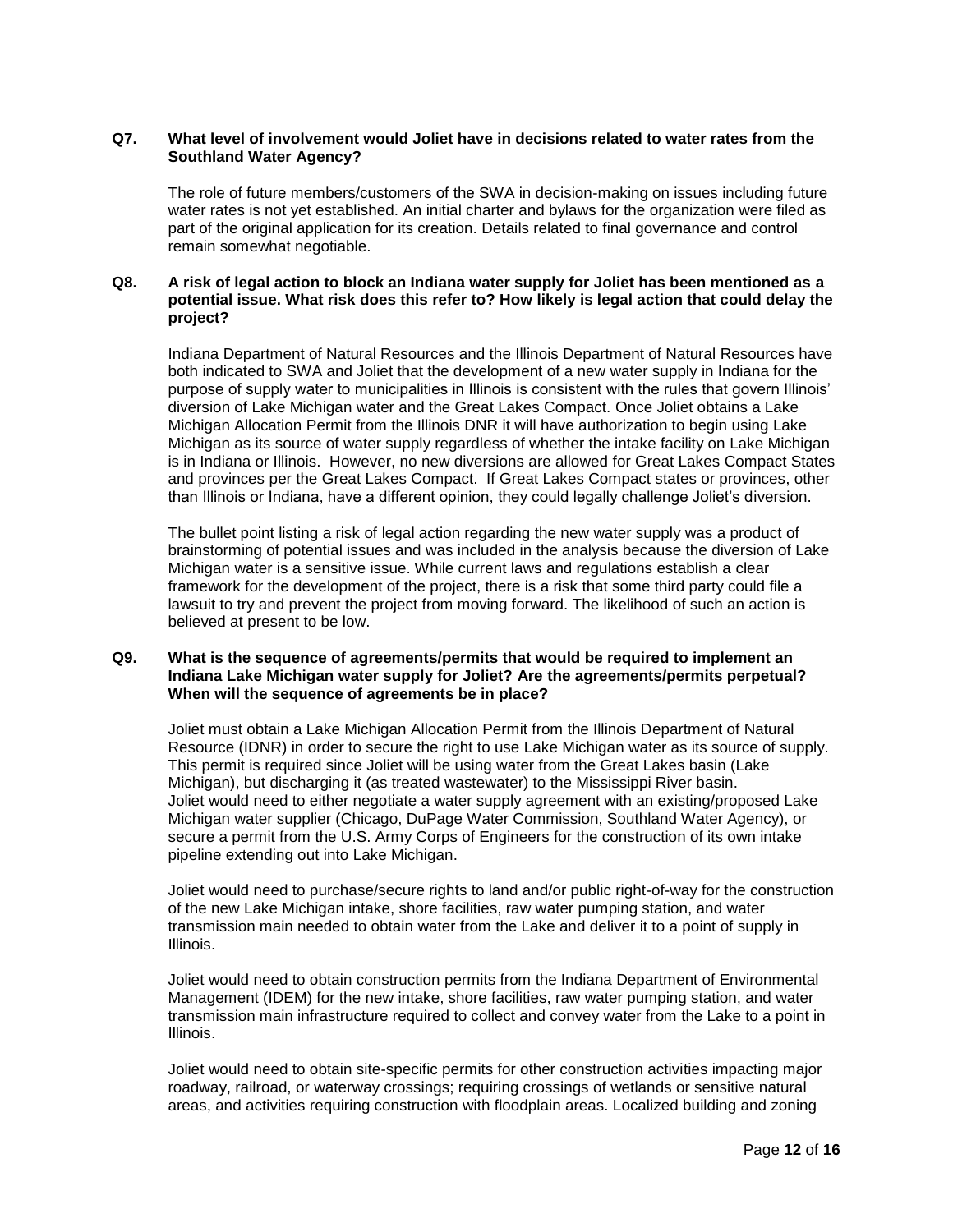permits, as well as utility construction permits, and other site-specific permits are likely to be required for portions of the overall project.

The agreements and permits required will vary in form and details. Most will likely have a defined period for which they are valid and then require renewal or renegotiation. Once the City has selected its alternative for the new water supply, a comprehensive implementation schedule laying out the required timing for securing the necessary agreements and permits can be established.

### **Q10. What would Hammond's role be in the Southland Water Agency? Why is Hammond interested in being involved?**

Under the current SWA plan the City of Hammond will not be a member of the SWA and will not have any role in rate-setting or policy decisions addressed by the SWA. Hammond is involved because one route for accessing Lake Michigan for a new public water supply passes through Hammond and will require the construction of significant infrastructure within Hammond roadway rights-of-way.

Hammond has indicated a willingness to work with the SWA to identify an appropriate route through the community and support/facilitate efforts to secure property for the required pump station and intake shore facilities in return for annual payments for the access. There has also been some discussion of a potential emergency interconnect between the proposed new intake and Hammond's existing intake. At present, charges being considered by Hammond include an annual right-of-way fee and a water transfer fee. The right-of-way fee would likely be based on the land area required for the development of the water supply infrastructure. The current proposal calls for the water transfer fee to be an annual payment to Hammond based on the volume of water withdrawn from Lake Michigan.

### **Q11. What will be the cost of water supplied to Joliet by the Southland Water Agency?**

SWA has not yet established final rates for its water. The final rates will depend on a number of factors including the total water demand of the entities that decide to become members or customers of SWA. However, SWA representatives confirmed that a primary metric for the new system is to be able to provide Lake Michigan water to its customers at a rate lower than the current City of Chicago water rate on "Day One" of operation of the new system.

### **Q12. Why is "urban construction" a concern for the Indiana option? What about the public easement along I-80?**

The reference to urban transmission main construction is based on the fact that the area between Hammond and Joliet is heavily developed. Extensive coordination with multiple entities responsible for various jurisdictions is likely to be required. In developing a conceptual alignment for the purpose of estimating infrastructure costs, the consultant team has prioritized long, singleowner utility corridors and public easements as options to reduce coordination needs and construction permitting requirements.

#### **Q13. Would the withdrawal be counted as Indiana's water usage?**

The primary regulatory control on Joliet's use of Lake Michigan water would be through a Lake Michigan Water Allocation Permit that Joliet will need to obtain from the Illinois Department of Natural Resources (IDNR). Under the allocation permit, Joliet will be required to report its usage of Lake Michigan water to the IDNR on an annual basis. The owner of the intake on Lake Michigan in Indiana (Joliet or SWA) would also have to report the volume of water withdrawn to the Indiana Department of Natural Resources. However, neither state regulations in Indiana nor requirements of the Great Lakes Compact would impose constraints on Joliet's use of Lake Michigan water under its allocation permit.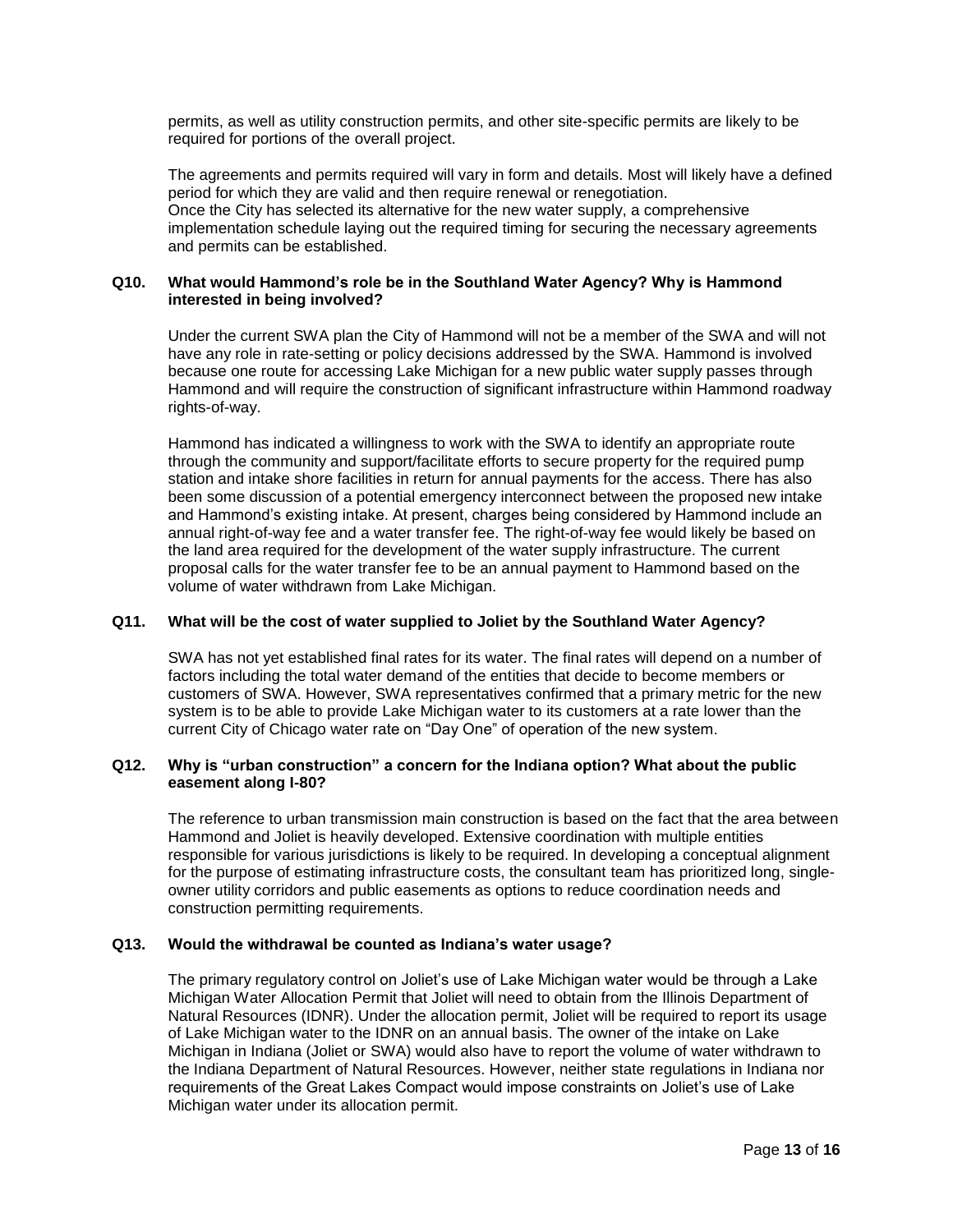## **Q14. Can Joliet resell water to other communities under this option?**

Yes. Whether it is purchasing water from SWA or partnering with SWA or Joliet proceeding on its own, Joliet would be able sell water to other wholesale customers. However, in the Joliet alone alternative, the water treatment plant would be located closer to Joliet, so selling treated water to other communities would require finished water piping from the water treatment plant (near Joliet) to the wholesale customers.

### **Q15. Is use of I-80 right-of-way being considered for routing of water transmission main for the New Indiana Intake option?**

A variety of routes are being evaluated as part of the Phase II evaluation, including the I-80 rightof-way, existing utility corridors, and various public rights-of-way. However, use of IDOT rights-ofway, such as the corridor along I-80, can be challenging due to IDOT restrictions and occupancy of the right-of-way by other utilities. These constraints and those that apply to other routes are being considered in our current analysis.

# **Kankakee River Supply (Station #4)**

Facilitators for small group discussions related to the Kankakee River Supply Alternative:

- Ty Besalke (CMT)
- Jim Bilotta (Aqua Illinois)
- Ben Benson (City of Lockport, Representing the Public Water Commission)

### **Q1. Purchase from Aqua – why are we considering this? Is anyone on the Council or Environmental Commission considering this?**

This is being considered as an option because Aqua Illinois' IDNR withdrawal permit is grandfathered in and does not have low flow restrictions. New IDNR withdrawal permit include low flow restrictions. It is a feasible alternative which will be presented to the Environmental Commission and City Council for consideration.

# **Q2. How can we resell water if we know there will be low flow days?**

The modeling performed by the Illinois State Water Survey takes into account existing permitted withdrawals as well as proposed water usage for the different water demand scenarios. IDNR does not try to control withdrawal flow through the permitting process. Rather, maintaining environmental habitats on the Kankakee River is what is controlling the permitted low flow conditions.

# **Q3. How will low flow days increase as communities begin using this source?**

The modeling performed by the Illinois State Water Survey takes into account existing permitted withdrawals as well as proposed water usage for the different water demand scenarios. IDNR does not try to control withdrawal flow through the permitting process. Rather, maintaining environmental habitats on the Kankakee River is what is controlling the permitted low flow conditions.

### **Q4. What happens if additional intakes (non-Joliet) are permitted in the future?**

While it is possible, there are only two that have recently requested permitting on the Kankakee River (Godley Water District and the Public Water Commission). Additional permittees, depending on flow requirements could increase the number of low flow days. However, all new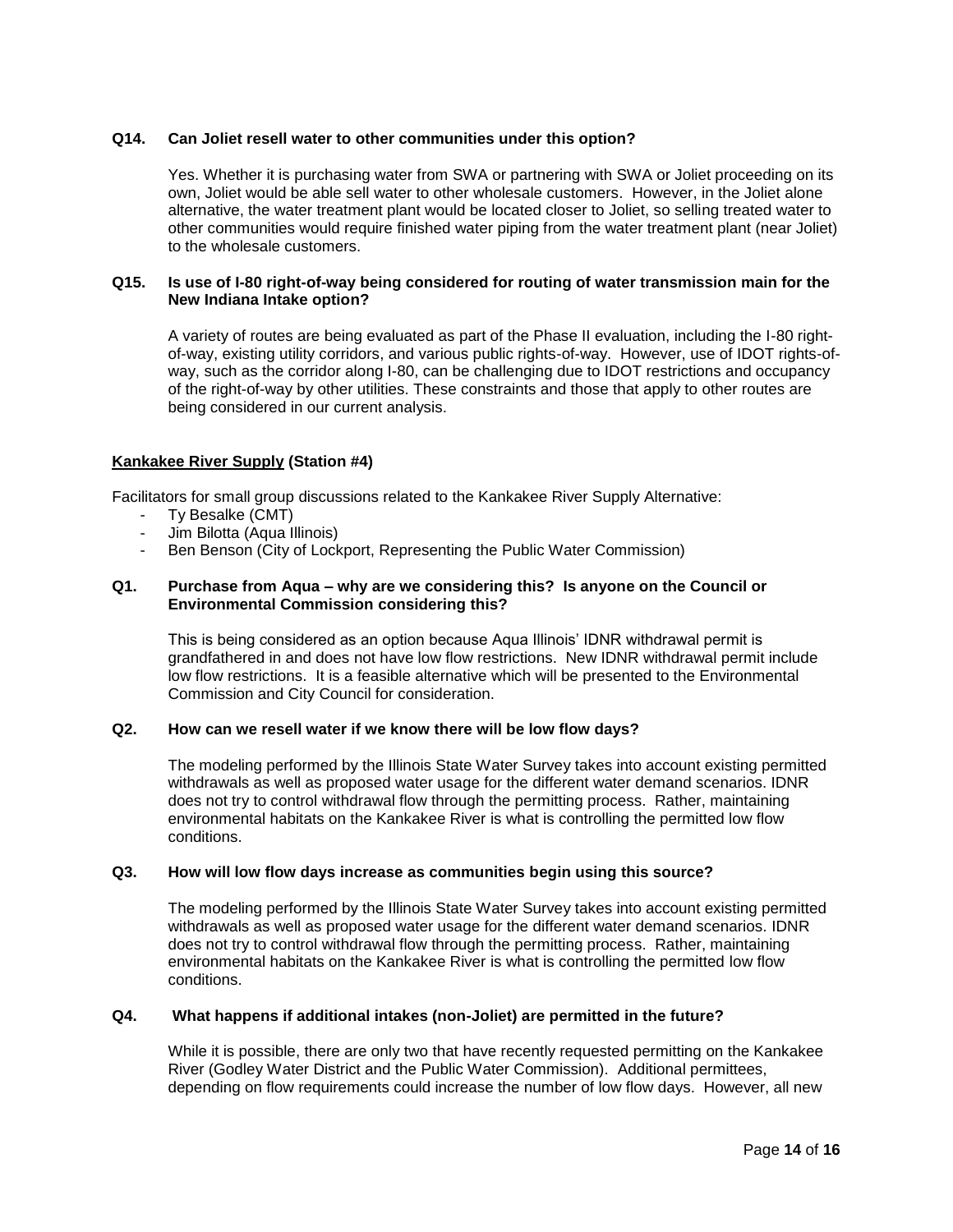permittees have low flow restrictions and would be required to utilize a back-up supply any time the river is below 600 cfs.

### **Q5. Without active management, water quality will deteriorate over time. Are you considering environmental fees to be used to protect this resource?**

According to IDNR, the quality of the Kankakee River is excellent. That is part of the reason why IDNR has most recently permitted withdrawals at 600 cfs (above the 7Q10 flow). At this higher water level, the aquatic environment is protected. Since the Kankakee River does not run through the City, it would be difficult for Joliet to initiate programs to protect the river. However, the Illinois Bureau of Water is committed to ensuring that Illinois' rivers, streams and lakes will support all uses for which they are designated including protection of aquatic life, recreation, drinking water supply and fish consumption. [\(https://www2.illinois.gov/epa/topics/water](https://www2.illinois.gov/epa/topics/water-quality/Pages/default.aspx)[quality/Pages/default.aspx\)](https://www2.illinois.gov/epa/topics/water-quality/Pages/default.aspx) In addition, there are several environmental groups and the Kankakee River Awareness Program [\(www.gokankakeeriver.org\)](http://www.gokankakeeriver.org/) aimed towards preserving the Kankakee River.

### **Illinois River Supply (Station #5)**

Facilitators for small group discussions related to the Illinois River Supply Alternative:

- Theresa O'Grady (CMT)
- Nick Gornick (City of Joliet)

#### **Q1. Why did communities geographically closer to Illinois River (such as Shorewood) not use Illinois River as a water source?**

We do not know if other communities closer to the Illinois River have considered it as a water source. The cost of improvements required for a new river water source is likely not costeffective for a small community, even if it is closer.

## **Q2. Could the quality of water get better if a reservoir was utilized prior to treatment? And if a reservoir was utilized, would the worry about a lack of water be diminished?**

A reservoir could possibly be used to improve water quality and be a back-up water source. A reservoir is not being considered at this time because we are awaiting the determination from IEPA whether the water quality is sufficient without requiring advanced treatment and the City's wells appear to be sufficient as a back-up supply. If it is determined that improved water quality or additional back-up supply is required, this could be considered in the future.

#### **Q3. Are you considering an environmental fee to be used to protect the river water quality?**

Similar to the Kankakee River, since the Illinois River does not run through the City, it would be difficult for Joliet to initiate programs to protect the river. However, the Illinois Bureau of Water is committed to ensuring that Illinois' rivers, streams and lakes will support all uses for which they are designated including protection of aquatic life, recreation, drinking water supply and fish consumption. [\(https://www2.illinois.gov/epa/topics/water-quality/Pages/default.aspx\)](https://www2.illinois.gov/epa/topics/water-quality/Pages/default.aspx)

### **Q4. How is this different than the Des Plaines River? That was already eliminated as an option.**

Preliminary discussions with IEPA during the Phase I study indicated that the Des Plaines River was the only unknown water source which would require significant testing and verification. That is why it was eliminated from further consideration. The Illinois River is different that the Des Plaines River in both water quality and water quantity (the two major factors evaluated in Phase